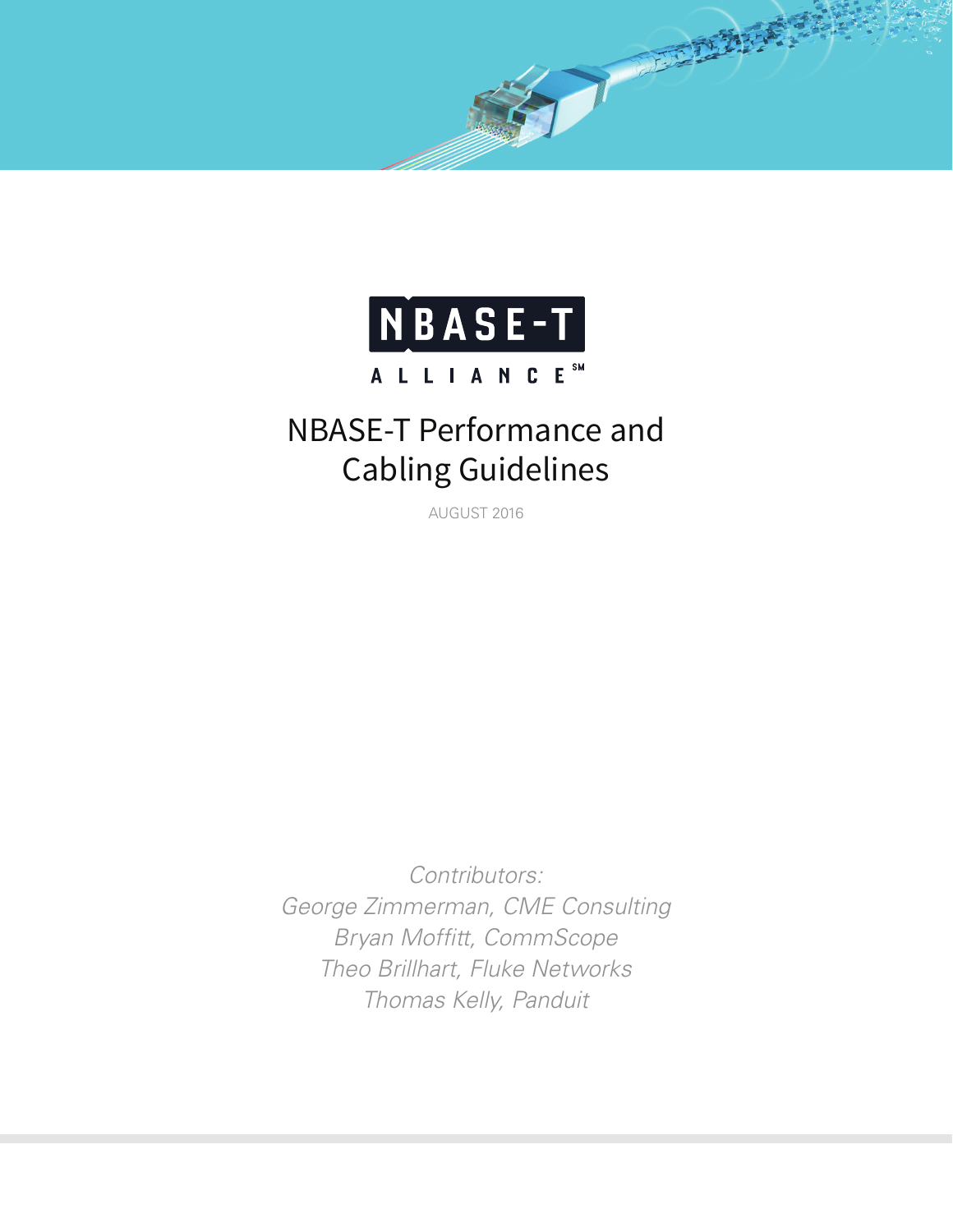

## **Overview**

The NBASE-T Alliance is a consortium of over 35 companies with the goal of breathing new life into enterprise network infrastructure. The Alliance has released PHY specifications that define 2.5 and 5 gigabit per second (Gb/s) speeds at up to 100 meters using the large installed base of Category 5e, 6, and 6A copper cabling in enterprise networks. This paper describes the evaluation of cabling infrastructure for network owners and designers looking to implement NBASE-T™ technology on existing cabling, as well as expected NBASE-T performance under worst case cabling configurations, and mitigation techniques to provide the best opportunity for cabling channels to support NBASE-T. This paper also outlines the current work developing measurement procedures to qualify installed cabling for NBASE-T support.

## **Introduction**

NBASE-T technology supports rates greater than 1 Gb/s that are needed by advanced wireless technologies such as 802.11ac. The introduction of protocols that provide higher data transmission rates is often associated with new categories of cabling, however NBASE-T specifies two new data transmission rates of 2.5 Gb/s and 5 Gb/s that will take advantage of much of the installed base of Category 5e and Category 6 cabling at lengths of up to 100m. This technology is the basis for a new IEEE standard, 2.5GBASE-T and 5GBASE-T, in draft as IEEE P802.3bz™.

While Category 6A cabling can assure NBASE-T operation, and installed Category 5e and 6 cabling will likely work well in most cases, Category 5e and 6 specifications may not be sufficient to assure NBASE-T operation under worst case cable-bundling conditions. Both the quality of the installed cabling and the installation conditions can limit performance of NBASE-T technology, so additional requirements for installed cabling are being developed to support NBASE-T rates. These additional requirements do not define new categories, but utilize performance that has generally been available, although outside the scope of cabling standards. Nonetheless, there will be situations where specific cabling channels do not meet the needs of NBASE-T and mitigation techniques may be needed to enable the enhanced speeds that NBASE-T offers.

# Performance beyond original specifications

NBASE-T has not defined link specifications, but three draft standards have cabling specifications that are based on an extension of the Category 5e cabling standards, and additional performance is needed if the user intends to operate at the 5G rate. Full details of cabling requirements are being developed in the draft standard IEEE P802.3bz and in TIA TSB 5021 and ISO TR 11801-9904. The following provides an overview of the guidance being developed in these documents.1 IEEE P802.3bz, a draft physical layer standard that defines 2.5GBASE-T and 5GBASE-T, is aligned with NBASE-T's technology as well as the 2.5 Gb/s and 5 Gb/s rates. At both 2.5G and 5G rates, an assessment of two performance factors is required: internal cabling parameters, and alien crosstalk.

#### Internal cabling parameters

Certification of Category cabling requires measurement of "internal" parameters such as insertion loss, return loss, and crosstalk. These standards use the Category 5e internal cabling specifications for 2.5GBASE-T, specified to 100 MHz. Cabling requirements for 5GBASE-T extrapolate these requirements to 250 MHz which is within the frequency range specified for Category 6. This means that Category 6 cabling supports the internal parameter requirements of both 2.5GBASE-T and 5GBASE-T. It does not mean that 5GBASE-T cannot operate over Category 5e, only that additional testing may be needed for assurance.

**Table 1:** Internal cabling parameters to support 2.5G and 5G applications

|                  | 2.5G BASE-T | <b>5G BASE-T</b>                        |
|------------------|-------------|-----------------------------------------|
| Installed Cat 5e |             | <b>Extended</b><br>frequencies required |
| Installed Cat 6  |             |                                         |
| Installed Cat 6A |             |                                         |

Assessment of Category 5e channels for the internal cabling requirements of 5GBASE-T may require re-testing, or if originally measured to 250 MHz or above, those results may be reevaluated to establish support.

#### ALSNR – The new alien crosstalk requirement

Today internal crosstalk and return loss are significantly compensated by PHY signal processing, and the alien crosstalk noise becomes the dominant influence on received signal quality. To estimate the effect of alien crosstalk on PHY performance, these standards specify a formulation called ALSNR, Alien Limited Signal to Noise Ratio. ALSNR is a calculation that combines insertion loss, alien NEXT and alien FEXT to estimate the response of the PHY. This determines if the channel has adequate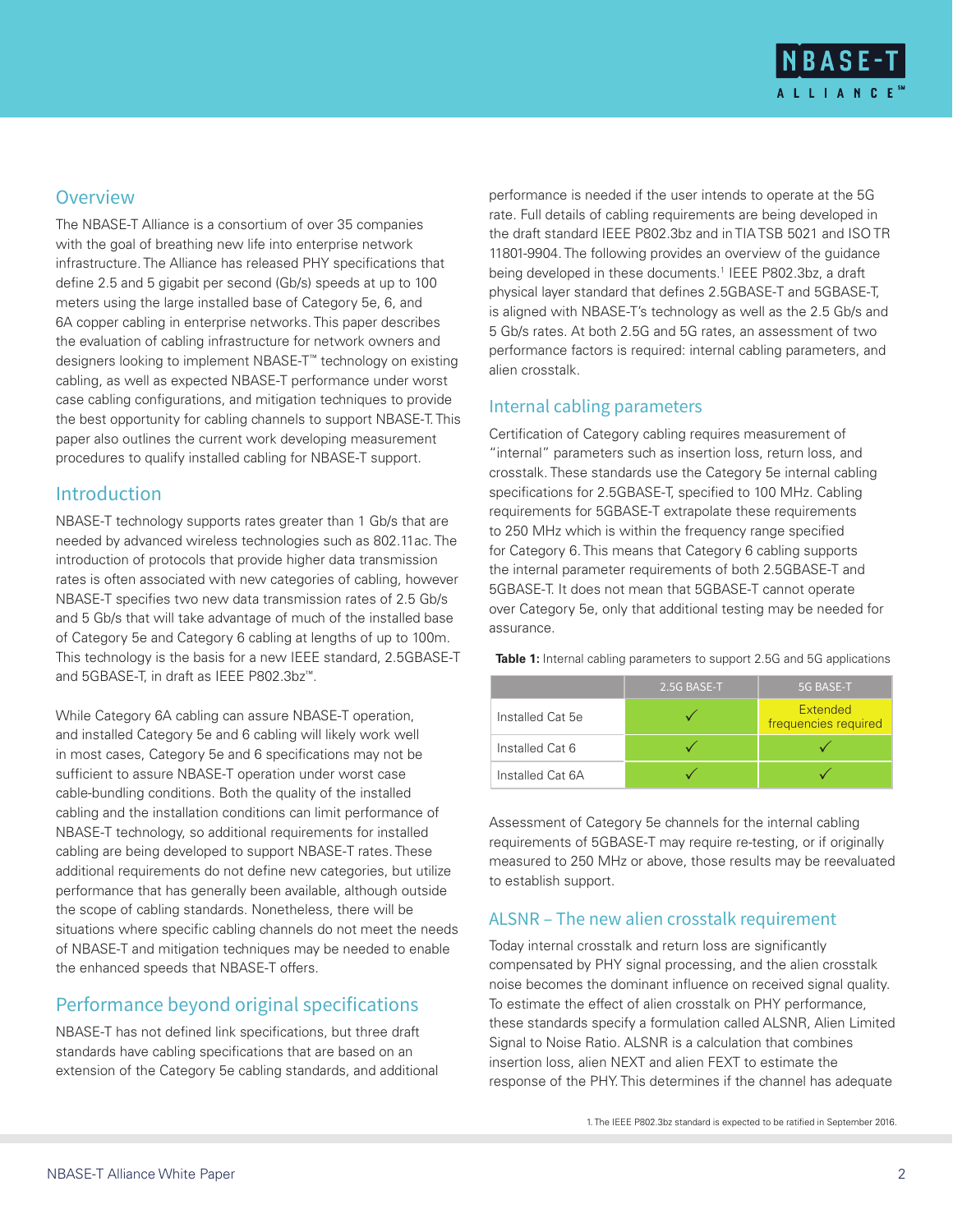

SNR for supporting the new data rates under worst-case conditions. ALSNR is calculated from measurements taken the same way that alien crosstalk is currently measured. The ALSNR result provides a single numerical value for cabling performance to indicate support for 2.5GBASE-T or 5GBASE-T. Category 6A cabling is fully specified with more traditional alien limits, and the ALSNR requirement is fully supported.

Meeting these requirements for Category 5e and 6 installations depends not only on the quality of the cabling and installation, but also on the length of cable bundling. Cables that are bundled together have alien crosstalk (both ANEXT and AFEXT), and longer, tighter and more consistent bundles have more alien crosstalk. Actual installations comprise a number of aspects that must be identified and understood, not only for making an assessment of capability but also for determining suitable mitigation if it is needed.

#### Assessment of alien crosstalk risk

In order to establish 2.5GBASE-T and 5GBASE-T support it is necessary to make an assessment of the cabling installation to establish which channels are at risk of too much alien crosstalk. Where a risk is identified, this may be mitigated to improve performance or tested to certify its compliance. An initial assessment can be done by a qualified cabling expert using as-built cabling documentation, test results, and inspections of the cabling. This can be used to determine which channels might need further assessment. Where the risk is higher, field testing may be performed to certify application support. An example of such risks is shown at right.

In general, the longer cables run together in a bundle, the higher the risk to achieving peak performance, but risk can be reduced by implementing mitigations described in the next section of this paper. Verification is recommended for longer bundling lengths and longer channels.

#### **Mitigation**

To reduce the risk of the application not being supported, the following steps may be taken to provide the best possible performance from cabling channels.

- 1. Separate the equipment cords.
- 2. Enable NBASE-T "Downshift" feature to negotiate the best rate that can be supported on a particular configuration.
- 3. Unbundle the horizontal cables.

4. For selective deployments of 2.5GBASE-T or 5GBASE-T applications, utilize nonadjacent patch panel positions.

In the event that performance expectations are not met by the prior mitigation steps, then the alien crosstalk may be mitigated using one or more of the following:

- a. Replace equipment cords and patch cords with Category 6A cords.
- b. Reconfigure cross-connect cabling to more direct interconnection.
- c. Replace connectors with Category 6A connectors.
- d. Replace the horizontal cable with Category 6A horizontal cable.

Because these mitigation strategies may disturb cable layouts or change components in the channel, the channel performance after mitigation may need to be assessed for required performance.

**Table 2:** ALSNR support risk for 2.5G and 5G applications

| 0m <= Bundled cabling<br>length $\leq 50m$       | Category 5e | Category 6 | Category 6A |
|--------------------------------------------------|-------------|------------|-------------|
| 2.5GBASE-T                                       |             |            | Assured     |
| 5GBASE-T Assured                                 |             |            | Assured     |
|                                                  |             |            |             |
| 50m <= Bundled cabling<br>$length < = 75m$       | Category 5e | Category 6 | Category 6A |
| 2.5GBASE-T                                       |             |            | Assured     |
| 5GBASE-T Assured                                 |             |            | Assured     |
|                                                  |             |            |             |
| $75m \leq $ Bundled cabling<br>$length < = 100m$ | Category 5e | Category 6 | Category 6A |
| 2.5GBASE-T                                       |             |            | Assured     |
| 5GBASE-T Assured                                 |             |            | Assured     |
|                                                  |             |            |             |
| <b>ALSNR Risk</b>                                | <b>High</b> | Medium     | Low         |